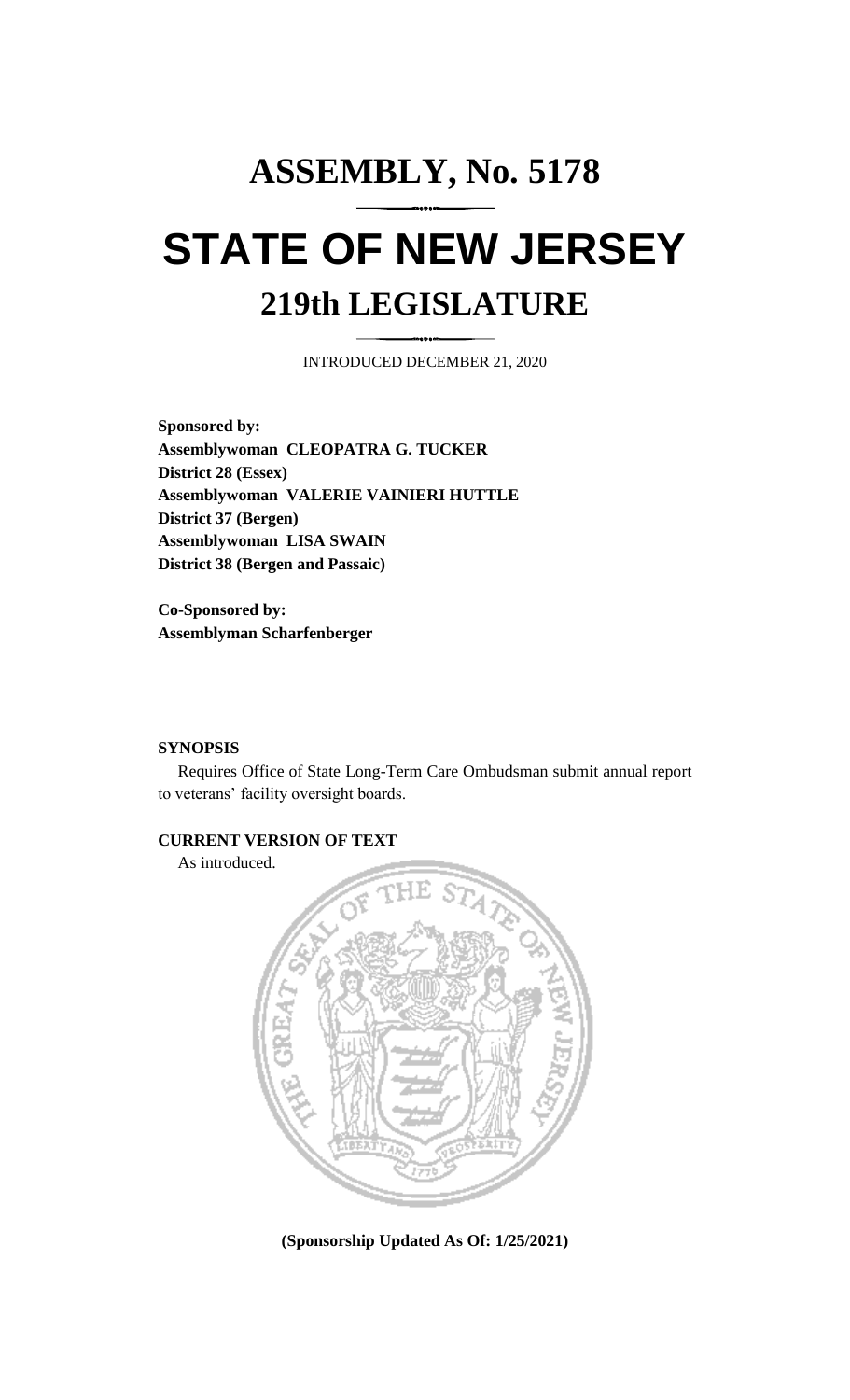**AN ACT** concerning annual reports of the Office of the State Long- Term Care Ombudsman and amending P.L.1977, c.239. **BE IT ENACTED** *by the Senate and General Assembly of the State of New Jersey:* 1. Section 9 of P.L.1977, c.239 (C.52:27G-9) is amended to read as follows: 9. The office shall acknowledge complaints, report its findings, make recommendations, gather and disseminate information and other material, and publicize its existence, all as herein provided: a. If a complaint identifies the complainant, the office shall acknowledge the receipt of such complaint and advise the complainant of any action taken or opinions and recommendations made by it in connection with the matter complained of. b. Following an investigation the office may report its opinions or recommendations to the party involved. The office may request the party affected by such opinions or recommendations to notify it within a specified time of any action taken by such party on its recommendations. The office, may make public the complaint, the act, practice, policy or procedure of a facility or government agency that does or may adversely affect the health, safety, welfare or civil or human rights of a patient, resident or client, its opinions or recommendations, the response of the facility or government agency to such opinions or recommendations or any further opinions or recommendations of the office. c. The office may recommend to the relevant government agency changes in the rules and regulations adopted or proposed by such government agency, which do or may adversely affect the health, safety, welfare or civil or human rights of any patient, resident or client in a facility. d. The office may propose regulations to and petition any government agency to adopt such regulations, or regulations similar in content, that affect the health, safety, welfare or civil or human rights of any patient, resident or client in a facility. e. The office may recommend to the relevant government agency that a facility shall no longer be permitted to receive patients or residents or payments under the New Jersey Medical Assistance and Health Services Act, P.L.1968, c. 413 (C. 30:4D- 1 et seq.). f. The office may recommend to the relevant government agency that it initiate procedures for assessment of penalties, revocation, suspension, the placing on probationary or provisional license or denial of a license against a facility or a proposed facility as appropriate.

**EXPLANATION – Matter enclosed in bold-faced brackets [thus] in the above bill is not enacted and is intended to be omitted in the law.**

**Matter underlined thus is new matter.**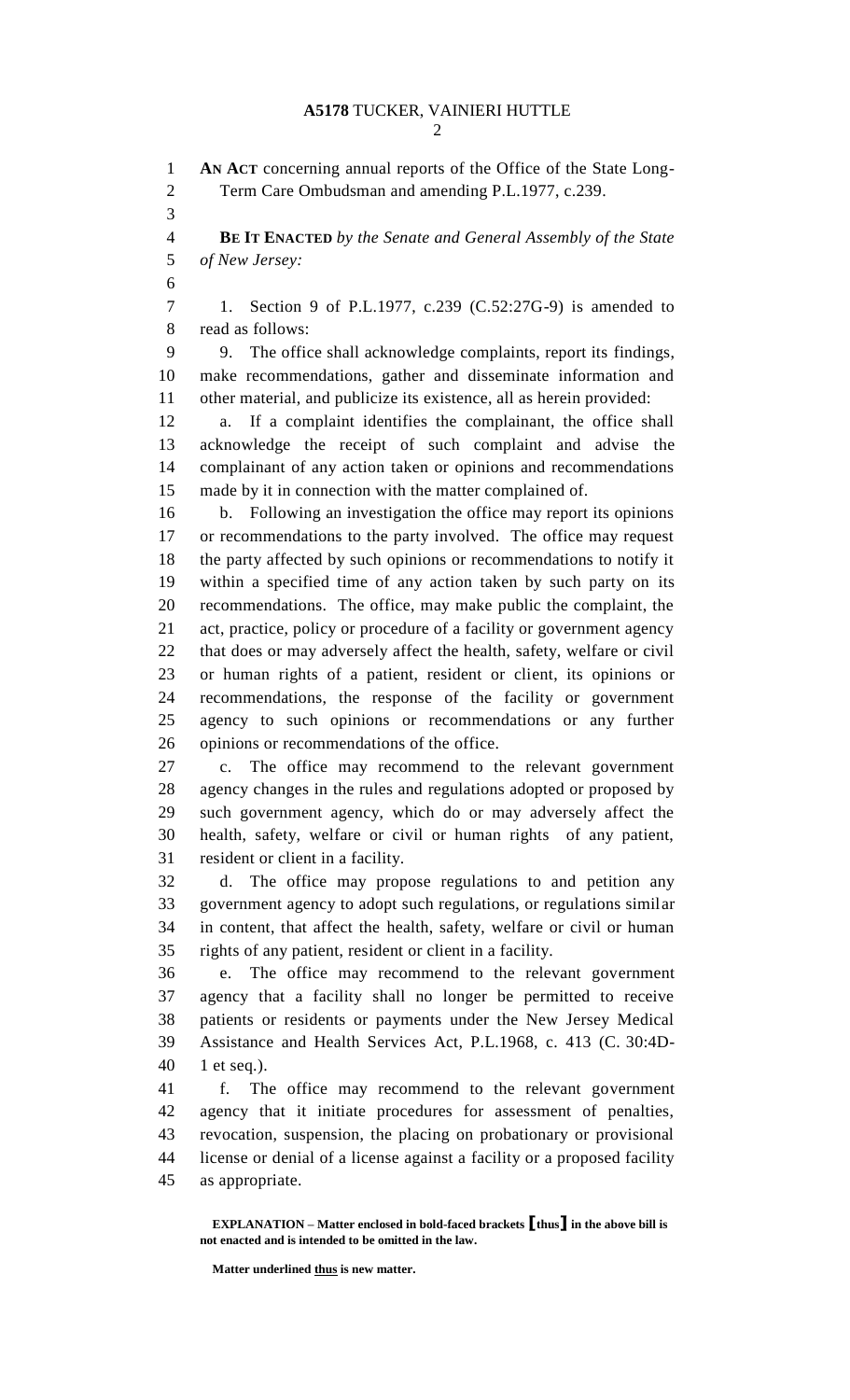g. The office may publicize its existence, function and activities through public relations with government and private organizations and groups and the public at large in general and with patients, residents and clients in facilities in particular.

 h. The office shall report to the Governor and the Legislature on or before September 30 of each year, which report shall summarize its activities for the preceding fiscal year, document the significant problems in the systems of care and services for the elderly, indicate and analyze the trends in such systems of care and services, and set forth any opinions or recommendations which will further the State's capacity in resolving complaints, encouraging quality care and ensuring the health, safety, welfare or civil and human rights of elderly patients, residents and clients of facilities, including suggestions or recommendations for legislative consideration and for changes in the policy or rules and regulations of government agencies. The annual report shall be available to the public.

 In addition to reporting to the Governor and the Legislature pursuant to this section, the office shall also report to the oversight board of each veterans' facility on or before September 30 of each year, a summary of its activities relating to the care and quality of life at veterans' facilities for the preceding fiscal year, document the significant problems in the system of care and services at veterans' facilities, indicate and analyze trends in the system of care and services at veterans' facilities, and set forth any opinions or recommendations which will further the State's capacity in resolving complaints, encouraging quality care and ensuring the health, safety, welfare or civil and human rights of elderly patients, residents and clients at veterans' facilities, including suggestions or recommendations for legislative consideration and for changes in the policy or rules and regulations of government agencies. The annual report shall be available to the public.

## For purposes of this section, "veterans' facility" shall have the same meaning as set forth in section 1 of P.L.1989, c.162 (C.38A:3- 6.3).

- (cf: P.L.1977, c.239, s.9)
- 
- 2. This act shall take effect immediately.
- 
- 
- 

#### STATEMENT

 This bill would require the Office of the State Long-Term Care Ombudsman to submit an annual report to the oversight board of each veterans' facility. The report would summarize the office's activities relating to the care and quality of life at veterans' facilities for the previous fiscal year, document significant problems in the system of care and services at veterans' facilities, indicate